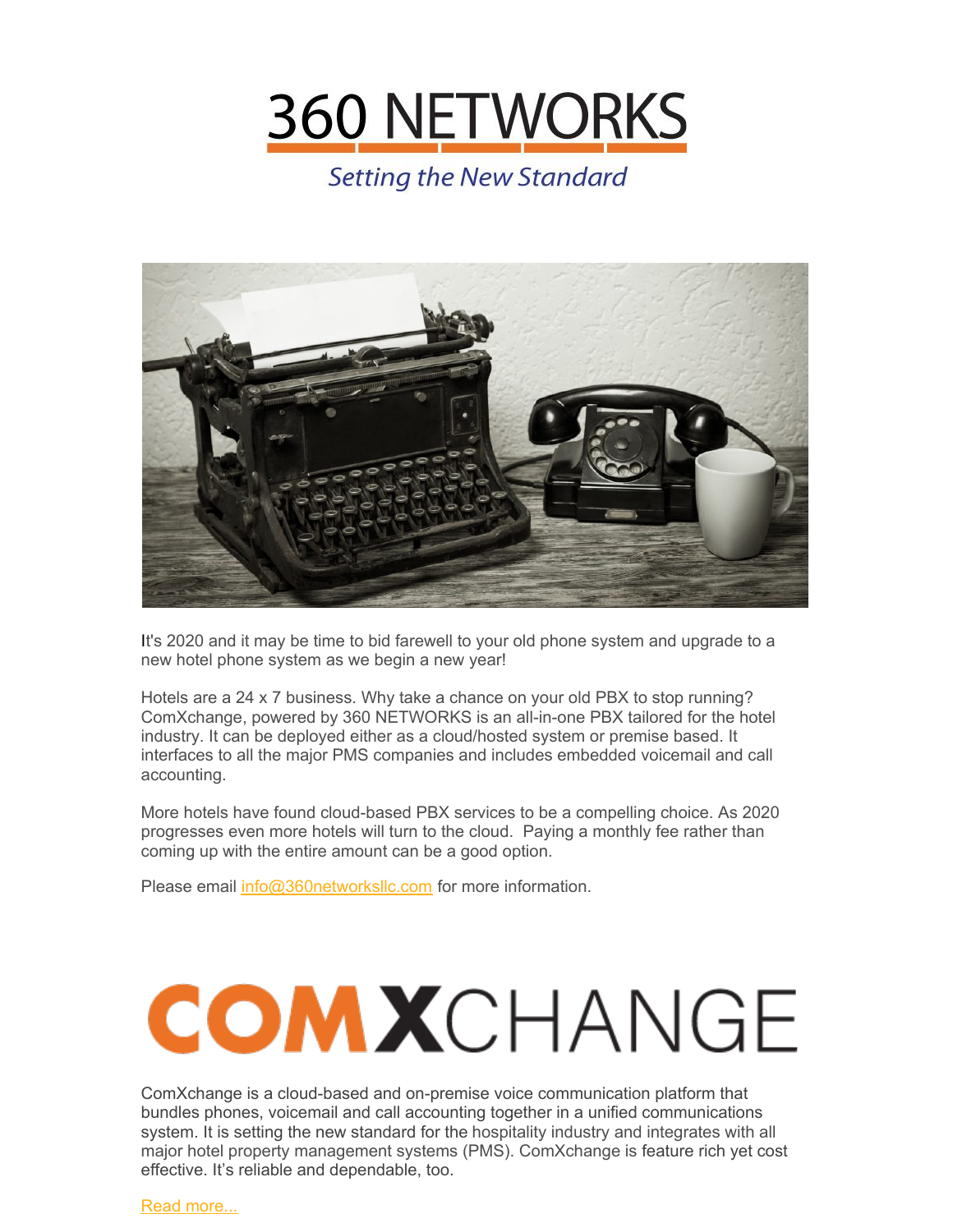## **Useful Tech Tips and Tricks You Should Know**



## **CALL FLOW CONTROL (NIGHT MODE)**

A Call Flow Control (CFC) creates feature code that can toggle between two destinations. The feature code is \*28 followed by an instance number beginning with 0 so the first CFC will be \*280. There can be 10 CFC instances the last being \*289. The CFC can be enabled by directly dialing the feature code or it can be enabled by a using a BLF Button. A hotel can use this for their front desk which they may want to ring different or additional extensions in the evening then just the front desk ring group used during the day. To Create a CFC Follow [click](https://files.constantcontact.com/5cfeb3dd701/32270d8e-d500-4d1c-85b5-4b359728aa64.pdf) here.



Come see us at HITEC in June! More info coming soon...

*Check out our Social Media Sites*